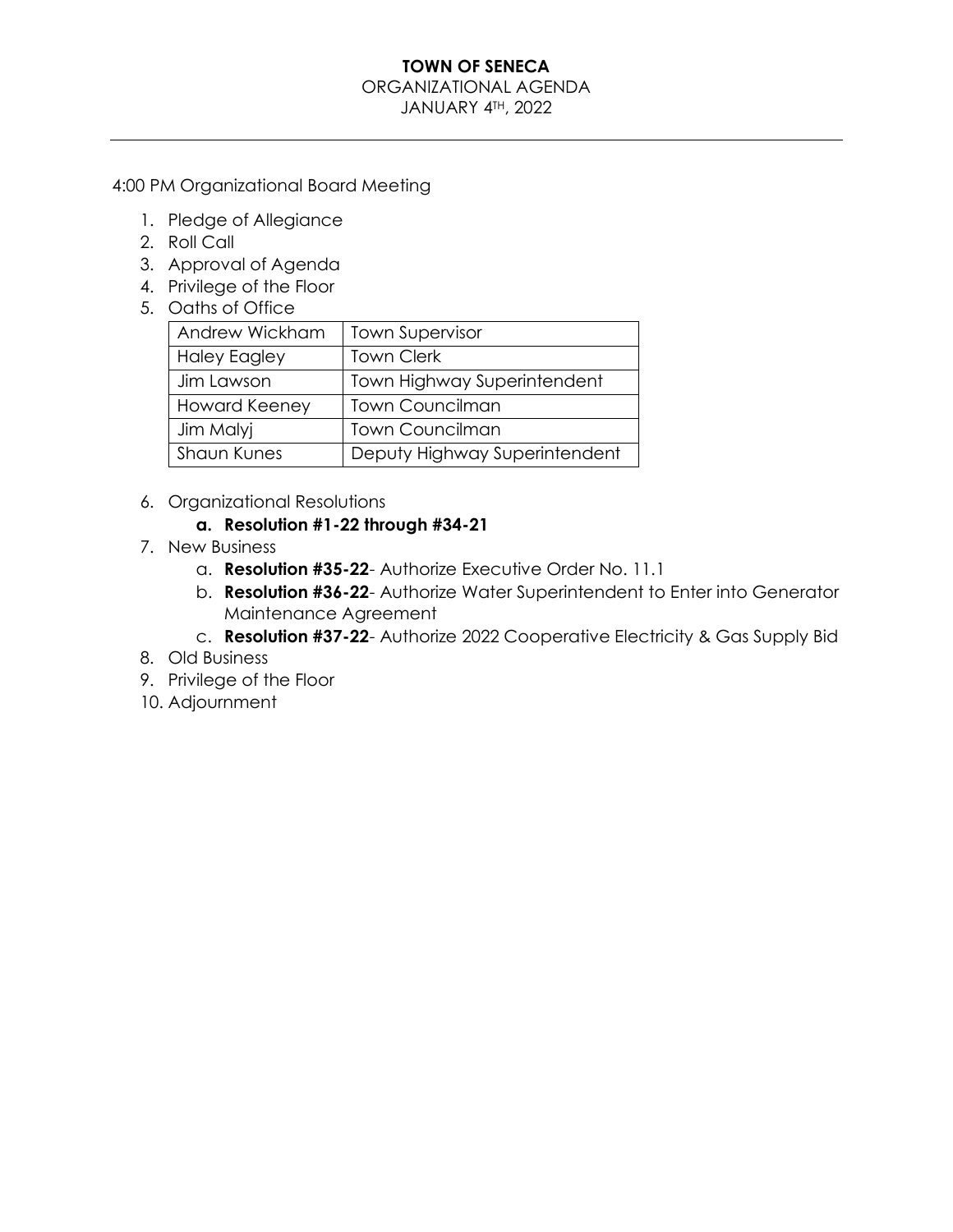#### **TOWN OF SENECA** ORGANIZATIONAL RESOLUTIONS JANUARY 4TH, 2022

| <b>Resolution #1-22</b>  | Resolved that, the regular meetings of the Seneca Town Board, for the year 2022,<br>shall be held each month on the third (3 <sup>rd</sup> ) Tuesday, beginning at 7:30 PM. |
|--------------------------|-----------------------------------------------------------------------------------------------------------------------------------------------------------------------------|
| <b>Resolution #2-22</b>  | <b>Resolved that,</b> the Investment Policy (original adoption 1/04/1999) be adopted<br>as edited and reviewed on January 4, 2022.                                          |
| <b>Resolution #3-22</b>  | <b>Resolved that,</b> the Procurement Policy (original adoption 7/19/1994) be adopted<br>as edited and reviewed on January 4, 2022.                                         |
| <b>Resolution #4-22</b>  | <b>Resolved that, the Town of Seneca Volunteer Emergency Personnel Policy</b><br>(original adoption 06/19/06) be adopted as reviewed on January 5, 2021.                    |
| <b>Resolution #5-22</b>  | <b>Resolved that,</b> the Alcohol and Drug Testing Policy (original adoption 04/00) be<br>adopted as reviewed on January 4, 2022.                                           |
| Resolution #6-22         | <b>Resolved that,</b> the Revised Health and Dental Care Policy (original adoption<br>01/01/10) be adopted as edited and reviewed on January 4, 2022.                       |
| <b>Resolution #7-22</b>  | <b>Resolved that, the Comprehensive Emergency Management Plan (original)</b><br>adoption 02/12) be adopted as reviewed on January 4, 2022.                                  |
| <b>Resolution #8-22</b>  | <b>RESOLVED THAT</b> the Ethics Policy (original adoption 01/04/10) be adopted as<br>reviewed on January 4, 2022.                                                           |
| <b>Resolution #9-22</b>  | <b>Resolved that,</b> the Sexual Harassment Policy (original adoption 10/16/18) be<br>adopted as reviewed on January 4, 2022.                                               |
| <b>Resolution #10-22</b> | <b>Resolved that,</b> the Rules of Order (original adoption 02/12) be adopted as edited<br>and reviewed on January 4, 2022.                                                 |
| <b>Resolution #11-22</b> | <b>Resolved that,</b> the Finger Lakes Times be the official newspaper for the Town of<br>Seneca.                                                                           |
| <b>Resolution #12-22</b> | <b>Resolved that,</b> the Fee Schedule (original adoption 1/15/2019) be adopted as<br>edited and reviewed on January 4, 2022.                                               |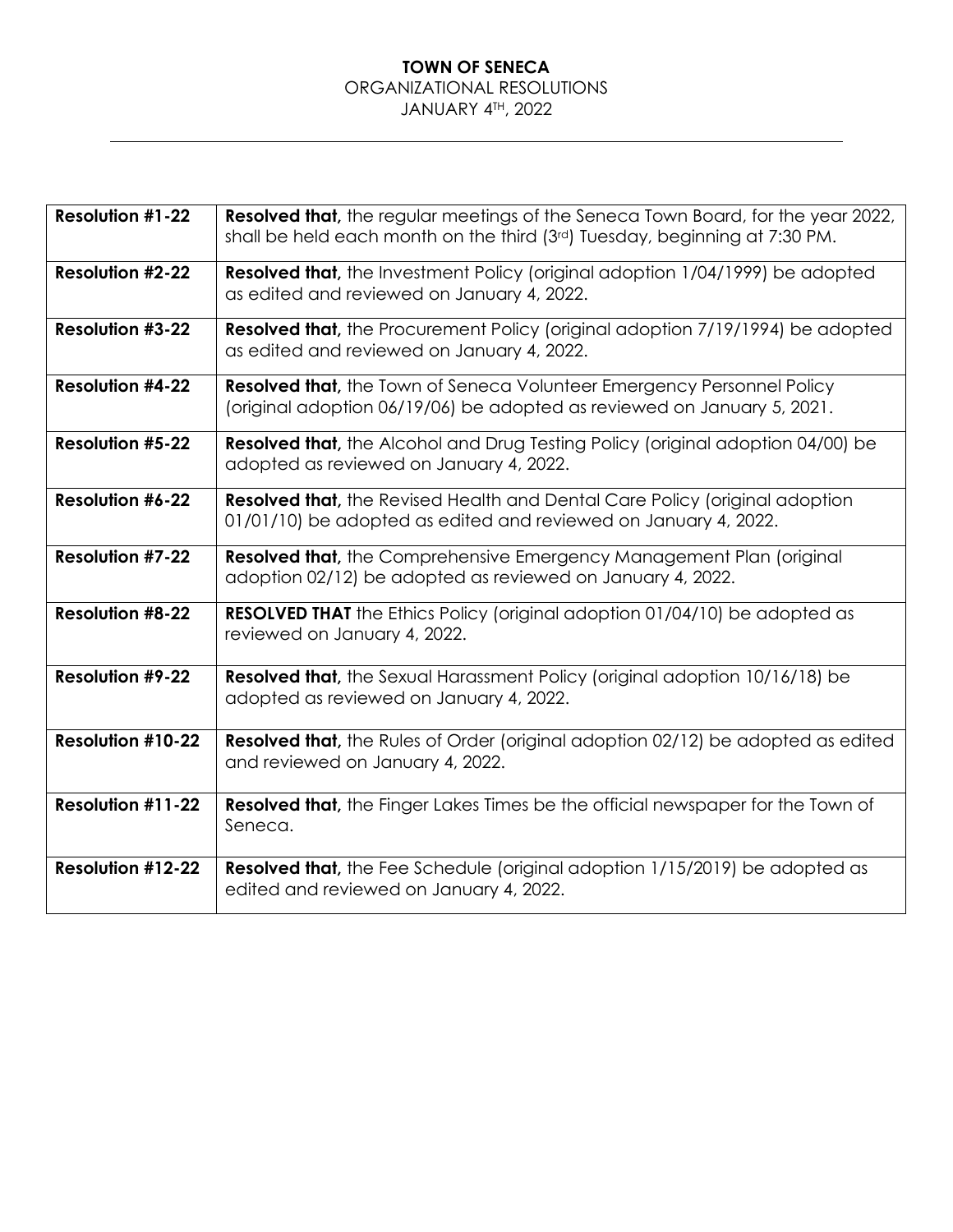## ORGANIZATIONAL RESOLUTIONS

JANUARY 4TH, 2022

| <b>Resolution #13-22:</b><br><b>RESOLVED THAT</b> |                                                          |              |                                                                                                                                                                                     |
|---------------------------------------------------|----------------------------------------------------------|--------------|-------------------------------------------------------------------------------------------------------------------------------------------------------------------------------------|
| 1                                                 | <b>COUNCILMAN MOSHER</b>                                 | be appointed | Deputy Supervisor                                                                                                                                                                   |
| 2                                                 | <b>JAMES LAWSON</b>                                      | be appointed | To open competitive bids on general and highway<br>department purchase contracts required to be<br>advertised, and in his absence, COUNCILMAN MOSHER,<br>will act in this capacity. |
| 3                                                 | <b>BRIAN PRATER</b>                                      | be appointed | To open competitive bids on water department<br>purchase contracts required to be advertised, and in his<br>absence, COUNCILMAN MOSHER, will act in this<br>capacity.               |
| 4                                                 | <b>SHAUN KUNES</b>                                       | be appointed | Deputy Highway Superintendent                                                                                                                                                       |
| 5                                                 | <b>HAIFY FAGIFY</b>                                      | be appointed | Registrar of Vital Statistics, collecting agent of Seneca<br>Town Water District, Billing Agent of Seneca Town Water<br>District, and Safety Coordinator.                           |
| 6                                                 | SHANA JO HILTON                                          | be appointed | Sole-Appointed Assessor; Deputy Town Clerk; Deputy<br>Registrar of Vital Statistics; Deputy Tax Collector; Part-<br>Time Bookkeeper; Highway Clerk;                                 |
| 7                                                 | <b>JERRY HOOVER</b>                                      | be appointed | Zoning Officer; Code Enforcement Officer; Part-Time<br>Clerk; Safety Officer; and Building and Grounds.                                                                             |
| 8                                                 | <b>TOWN OF GORHAM CODE</b><br><b>ENFORCEMENT OFFICER</b> | be appointed | Deputy Zoning and Code Enforcement Officer                                                                                                                                          |
| 9                                                 | <b>BRIAN PRATER</b>                                      | be appointed | Water/Sewer Superintendent                                                                                                                                                          |
| 10                                                | KATHERINE MASTELLAR                                      | be appointed | Historian                                                                                                                                                                           |
| 11                                                | NICHOLAS SCHMITT                                         | be appointed | Part-Time Clerk (Court Security)                                                                                                                                                    |
| 12                                                | <b>MARY BEER</b>                                         | be appointed | The Town Health Officer (See detailed Resolution<br>attached)                                                                                                                       |
| 13                                                | MICHAEL ROULAN, ESQ.                                     | be appointed | The Town Attorney                                                                                                                                                                   |
| 14                                                | <b>CAROL GOLDEN</b>                                      | be appointed | The Town Financial Consultant                                                                                                                                                       |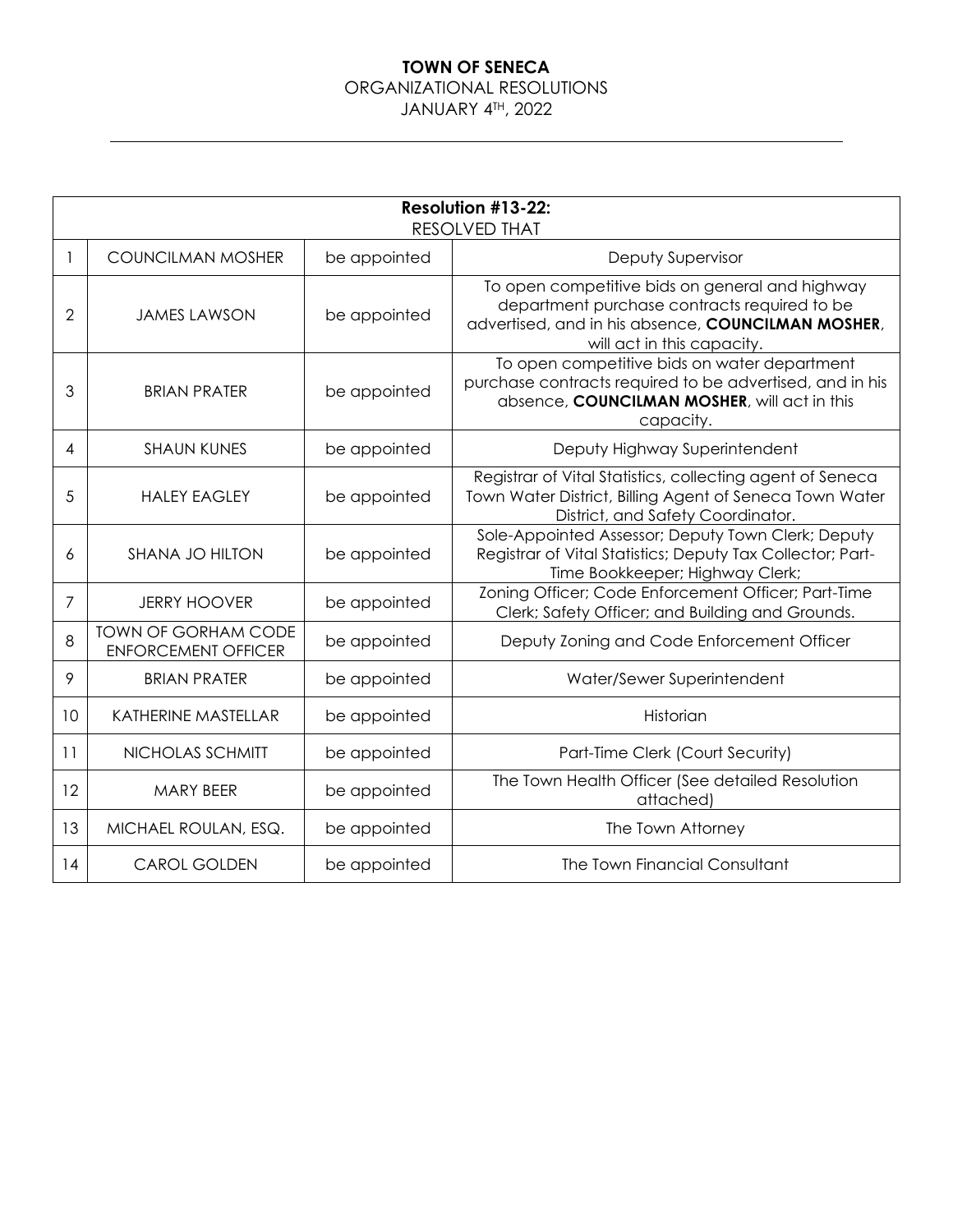# ORGANIZATIONAL RESOLUTIONS

JANUARY 4TH, 2022

#### **RESOLUTION #13-22.12**

*Appointment of Mary Beer, RN, MPH, Ontario County Public Health Director as Local Health Officer for the Town of Seneca*

**WHEREAS,** In an effort to continue to comply with the Shared Services Initiative, Ontario County and the Town of Seneca opt to extend the opportunity to share and coordinate the services of Mary Beer, RN, MPH, the Public Health Director of Ontario County, to act as the Local Health Officer for the Town of Seneca; and

**WHEREAS,** The Town of Seneca wishes to continue the appointment of Mary Beer, RN, MPH, the Ontario County Public Health Director as the Town of Seneca Local Health Officer; and

**WHEREAS,** Mary Beer, RN, MPH, the Ontario County Public Health Director, agrees to act as the Local Health Officer for the Town of Seneca, hereby eliminating the need to appoint and pay a local health officer; and

**WHEREAS,** Part BBB of Chapter 59 of the Laws of 2017 specifically authorizes cooperating municipalities to enter into shared services agreements; and

**WHEREAS,** the parties wish to extend the Shared Services Agreement providing for the appropriate services; now therefore, be it,

**RESOLVED**, in consideration of the preceding, and pursuant to New York Public Health Law §320, it is mutually agreed upon between Ontario County and the Town of Seneca, Mary Beer, RN, MPH, The Ontario County Public Health Director shall be appointed as the Local Health Officer; and be it further

**RESOLVED,** in furtherance of this appointment, Mary Beer, RN, MPH, the Ontario County Public Health Director will investigate complained of public health nuisances arising with the Town and when necessary to resolve said nuisances will present the facts and recommendations to the Town Board for their decision and enforcement action; and be it further

**RESOLVED,** the payment of any costs to abate a public health nuisance shall be a Town cost; be it finally

**RESOLVED**, the duration of this appointment will begin January 1, 2022 and will end on December 31, 2025.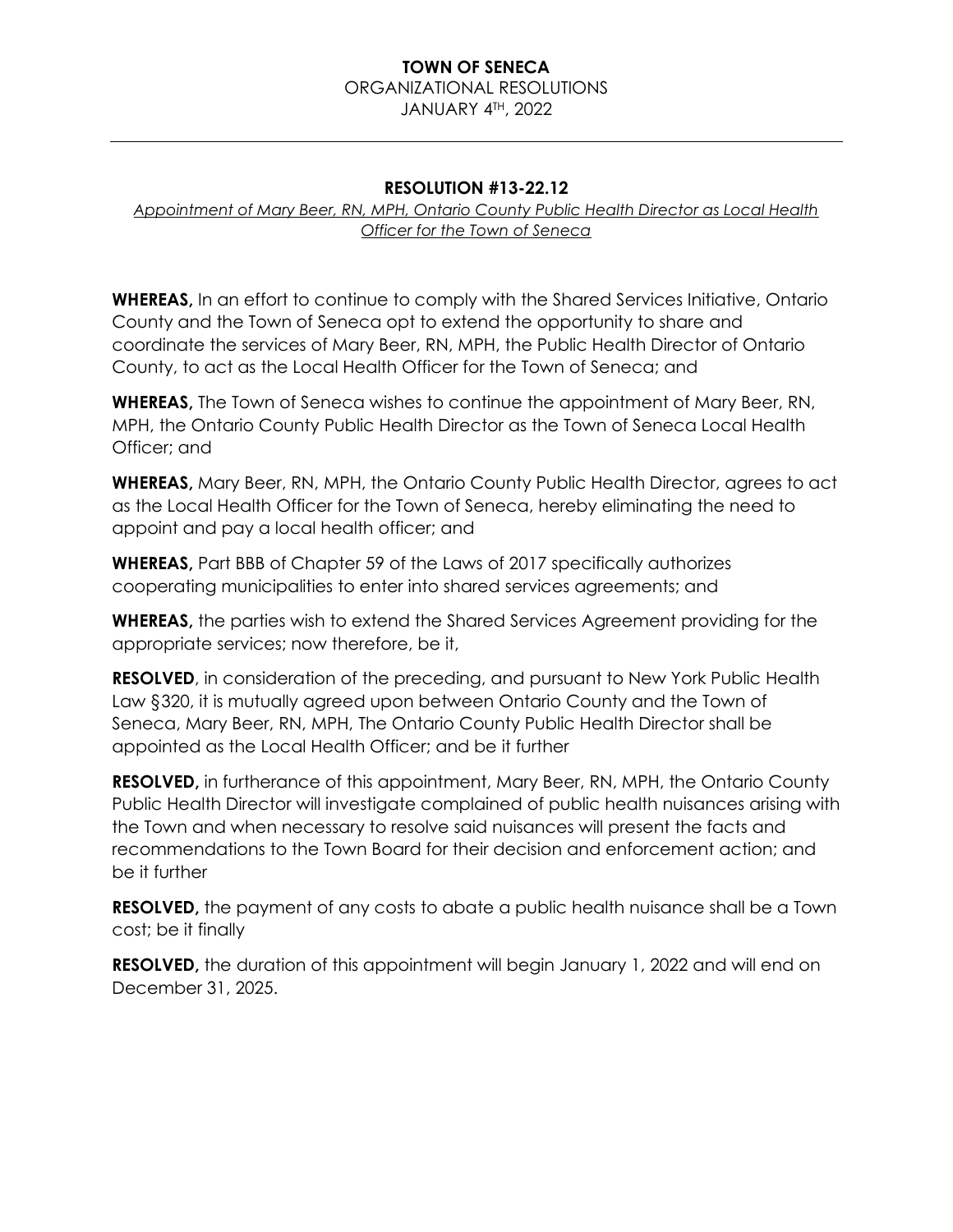## ORGANIZATIONAL RESOLUTIONS

## JANUARY 4TH, 2022

| <b>Resolution #14-22</b>                             | <b>Resolved that, the regular work week remains at 40 hours.</b>                                                                                                                                                                                                                                                                                                                                                                                                                                                                                                                                                                                                                                                                                                                                                                                                                                                                                                                                                                                                                                                                                                                                                                                                                                                                            |
|------------------------------------------------------|---------------------------------------------------------------------------------------------------------------------------------------------------------------------------------------------------------------------------------------------------------------------------------------------------------------------------------------------------------------------------------------------------------------------------------------------------------------------------------------------------------------------------------------------------------------------------------------------------------------------------------------------------------------------------------------------------------------------------------------------------------------------------------------------------------------------------------------------------------------------------------------------------------------------------------------------------------------------------------------------------------------------------------------------------------------------------------------------------------------------------------------------------------------------------------------------------------------------------------------------------------------------------------------------------------------------------------------------|
| <b>Resolution #15-22</b>                             | <b>Resolved that, the Water Superintendent and Public Works Maintenance</b><br>Assistants will read the water meters.                                                                                                                                                                                                                                                                                                                                                                                                                                                                                                                                                                                                                                                                                                                                                                                                                                                                                                                                                                                                                                                                                                                                                                                                                       |
| <b>Resolution #16-22</b><br><b>Resolution #17-22</b> | <b>Resolved that,</b> the Highway and Water/Sewer Superintendent be authorized<br>to purchase equipment, tools and implements during the year without prior<br>approval of the Town Board in an amount not to exceed \$1,000 per<br>purchase and also to purchase off State and County Bids.<br><b>Resolved that, Kate Silverstrim-Jensen is reappointed to the ZBA</b>                                                                                                                                                                                                                                                                                                                                                                                                                                                                                                                                                                                                                                                                                                                                                                                                                                                                                                                                                                     |
| <b>Resolution #18-22</b>                             | <b>Resolved that, Tim Marks is reappointed to the Planning Board.</b>                                                                                                                                                                                                                                                                                                                                                                                                                                                                                                                                                                                                                                                                                                                                                                                                                                                                                                                                                                                                                                                                                                                                                                                                                                                                       |
| <b>Resolution #19-22</b>                             | Resolved that, John Karszes is reappointed to the Agricultural Committee.                                                                                                                                                                                                                                                                                                                                                                                                                                                                                                                                                                                                                                                                                                                                                                                                                                                                                                                                                                                                                                                                                                                                                                                                                                                                   |
| <b>Resolution #20-22</b>                             | <b>Resolved that, the following be named to the Landfill Advisory Committee:</b><br>Mary Frarey, Jason Dunham, Shana Jo Hilton and Tim Scoon.                                                                                                                                                                                                                                                                                                                                                                                                                                                                                                                                                                                                                                                                                                                                                                                                                                                                                                                                                                                                                                                                                                                                                                                               |
| <b>Resolution #21-22</b>                             | <b>Resolved that, Planning Board meetings will be held on the fourth Monday of</b><br>each month at 7:30 and the Zoning Board of Appeals will meet the Thursday<br>following the fourth Monday of each month at 7:30. State mandate requires<br>new planning or zoning board members to take eight hours of training within<br>the first year of appointment. After their first year of service, all members<br>shall take a minimum of four hours per year thereafter. Four hours may be<br>carried into the next year. All training shall be relevant to that member's<br>powers or duties on the board and sponsored by the New York Association<br>of Towns, New York Planning Federation, State of New York, or any political<br>subdivision thereof, or any such session approved by the chair of the board.<br>No planning or zoning board member shall be absent from more than three<br>consecutive meetings or from a total of one third of the meetings of either<br>board in any calendar year. Failure of any member to satisfy the<br>attendance or training requirement shall be cause for removal from the<br>board. Attendance shall be taken at each meeting by the secretary. Each<br>member shall be paid \$45.00 per meeting attended and the chairperson<br>and secretary shall be paid \$55.00 per meeting attended. |
| <b>Resolution #22-22</b>                             | <b>Resolved that,</b> the Supervisor shall be and hereby is authorized to pay the<br>following claims prior to town audit: Utility Bills, Postage for Billing, Insurance,<br>and Retirement and any invoices deemed necessary that are due prior to<br>the date of the board meeting.                                                                                                                                                                                                                                                                                                                                                                                                                                                                                                                                                                                                                                                                                                                                                                                                                                                                                                                                                                                                                                                       |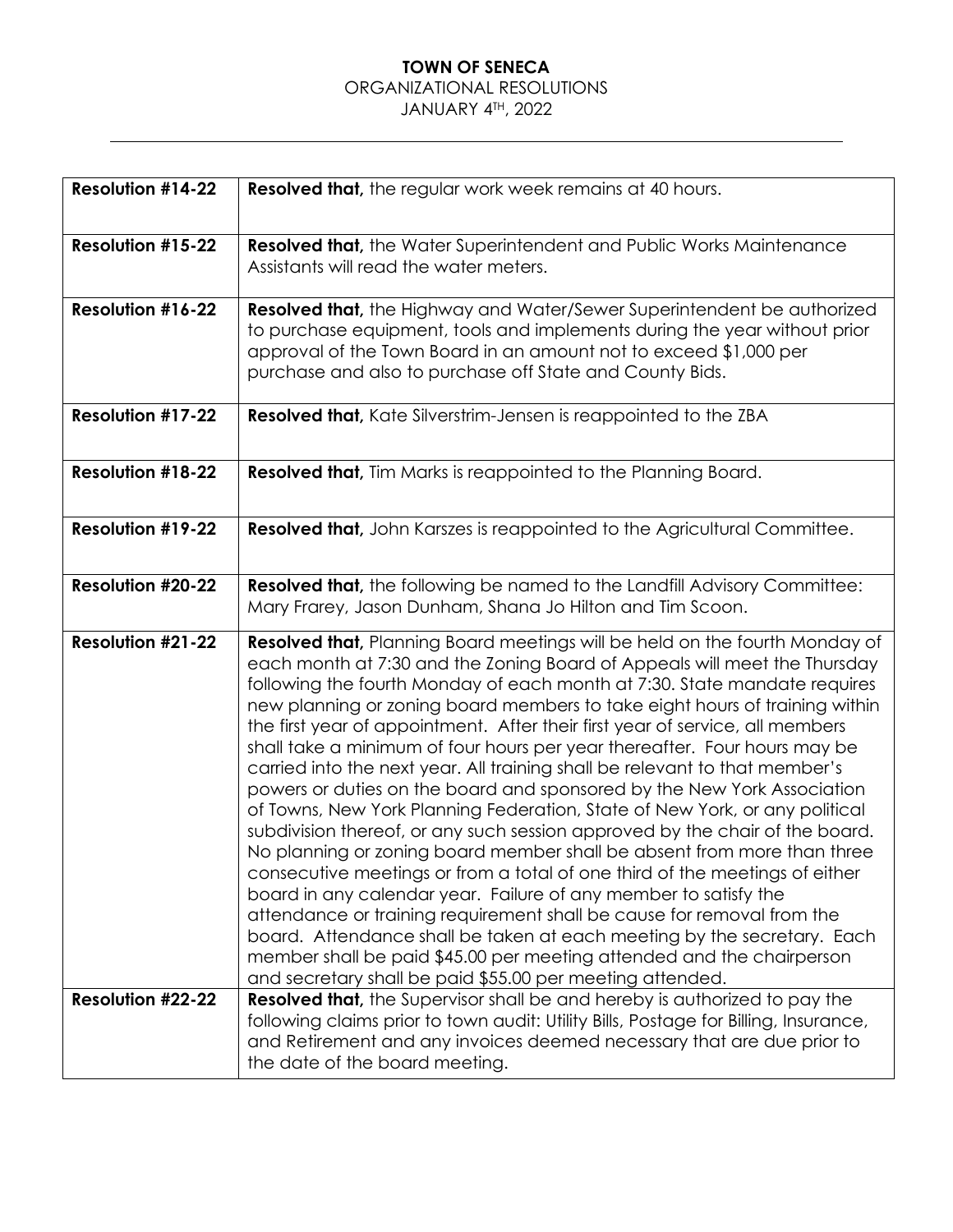ORGANIZATIONAL RESOLUTIONS

JANUARY 4TH, 2022

#### **Resolution #23-22**

**RESOLVED THAT,** the following named employees of the Town of Seneca shall be paid at the following annual rates, paid bi-weekly for the year 2022

| ANDREW WICKHAM        | SUPERVISOR/BUDGET OFFICER             | \$20,004.00     |
|-----------------------|---------------------------------------|-----------------|
| <b>JESSE ORBAKER</b>  | COUNCILMAN                            | \$4,235.00      |
| <b>HOWARD KEENEY</b>  | COUNCILMAN                            | \$4,235.00      |
| <b>JASON MOSHER</b>   | <b>COUNCILMAN</b>                     | \$4,235.00      |
| <b>JAMES MALYJ</b>    | COUNCILMAN                            | \$4,235.00      |
| <b>HALEY EAGLEY</b>   | TOWN CLERK + OTHER DUTIES             | \$57,218.00     |
| <b>JERRY HOOVER</b>   | ZONING & CEO + OTHER DUTIES           | \$86,374.00     |
| SHANA JO HILTON       | SOLE APPT. ASSESSOR + OTHER DUTIES    | \$77,942.00     |
| <b>DAVID CAMPBELL</b> | <b>TOWN JUSTICE</b>                   | \$12,951.00     |
| PAUL HOOD             | <b>TOWN JUSTICE</b>                   | \$12,951.00     |
| <b>JAMES LAWSON</b>   | HIGHWAY SUPERINTENDENT + OTHER DUTIES | \$83,824.00     |
| SK                    | DEPUTY HIGHWAY SUPERINTENDENT         | \$27.25         |
| <b>TM</b>             | MEO/ MECHANIC                         | \$26.27         |
| <b>BA</b>             | <b>MEO</b>                            | \$26.48         |
| AS                    | <b>MEO</b>                            | \$26.48         |
| <b>RS</b>             | <b>MEO</b>                            | \$26.48         |
| <b>MM</b>             | <b>MEO</b>                            | \$26.48         |
| <b>BRIAN PRATER</b>   | WATER + SEWER SUPERINTENDENT          | \$68,551.00     |
| RC                    | <b>PWMA</b>                           | \$27.81         |
| <b>LABORERS</b>       | LOW-HIGH                              | \$13.50-\$17.00 |
| $\overline{SC}$       | <b>COURT CLERK</b>                    | \$15.55         |
| NS                    | PART-TIME CLERK (COURT SECURITY)      | \$75.00         |
| KATHERINE MASTELLAR   | <b>HISTORIAN</b>                      | \$2.165.00      |
| MICHAEL ROULAN        | <b>TOWN ATTORNEY</b>                  | \$7,205.00      |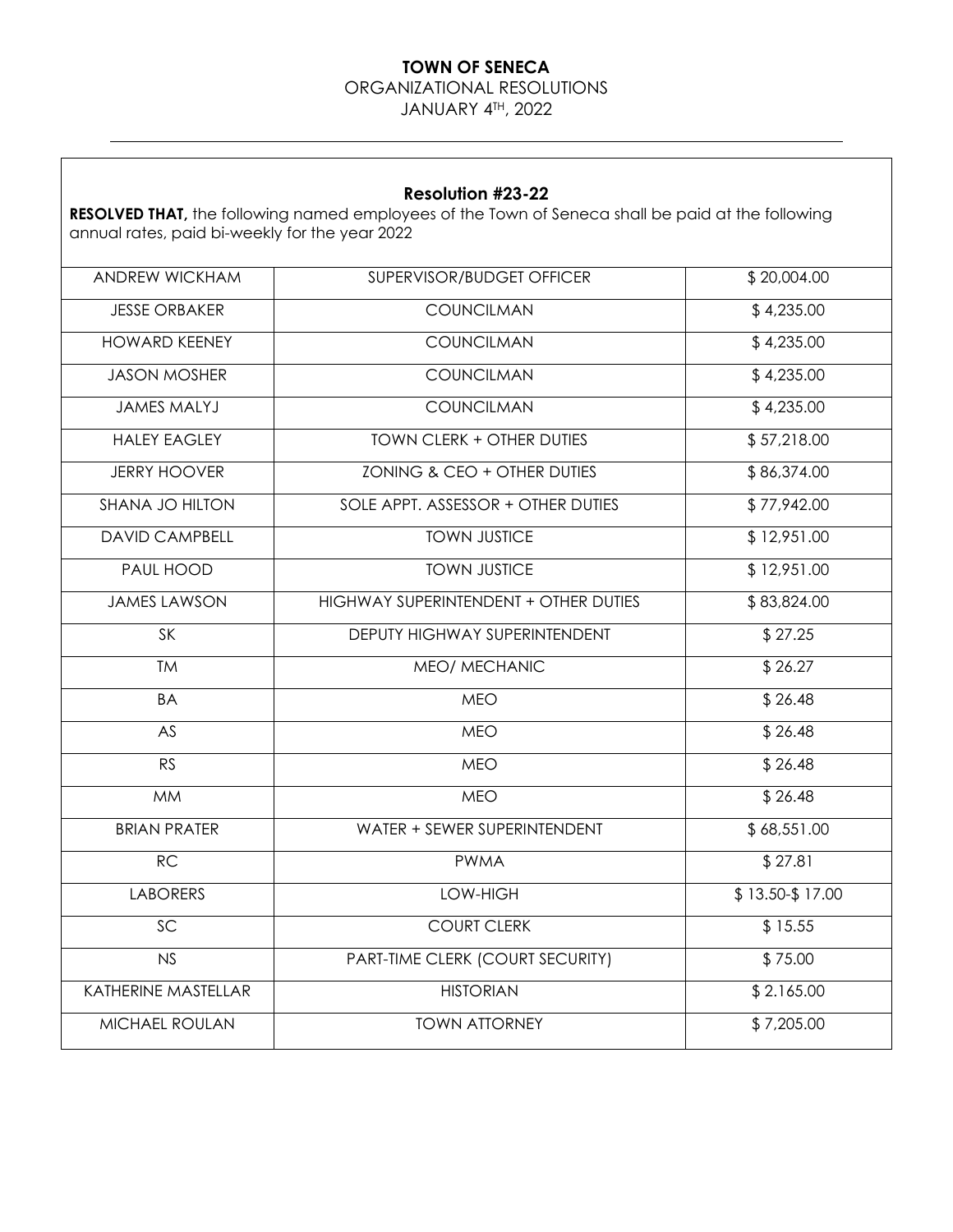## ORGANIZATIONAL RESOLUTIONS

## JANUARY 4TH, 2022

| <b>Resolution #24-22</b> | <b>Resolved that,</b> the rate for mileage traveled by town employees using<br>private vehicles shall be .56 cents per mile.                                        |                       |  |
|--------------------------|---------------------------------------------------------------------------------------------------------------------------------------------------------------------|-----------------------|--|
|                          |                                                                                                                                                                     |                       |  |
|                          |                                                                                                                                                                     |                       |  |
| <b>Resolution #25-22</b> | <b>Resolved that, water services in Seneca Town Water District will not be</b>                                                                                      |                       |  |
|                          | started after December 1 and before April 1, unless the individual pays cost                                                                                        |                       |  |
|                          | of service and all other costs.                                                                                                                                     |                       |  |
| <b>Resolution #26-21</b> | Resolved that, RESOLVED THAT the fees charged by Seneca Town Water                                                                                                  |                       |  |
|                          | District to install new water services will be:                                                                                                                     |                       |  |
|                          | 1" SERVICE (3/4" METER)<br>1 1/2" SERVICE                                                                                                                           | \$1,600.00<br>\$3,000 |  |
|                          | 2" SERVICE                                                                                                                                                          | \$3,800               |  |
|                          |                                                                                                                                                                     |                       |  |
| <b>Resolution #27-22</b> | <b>Resolved that, installing new water services of 150 feet or more from the</b>                                                                                    |                       |  |
|                          | highway right-of-way will require a water meter pit and meter reader post at                                                                                        |                       |  |
|                          | the curb stop. The fees charged by Seneca Town Water District to install                                                                                            |                       |  |
|                          | new water services and water meter pits will be:                                                                                                                    |                       |  |
|                          | 1" SERVICE<br>\$2,450.00                                                                                                                                            |                       |  |
| <b>Resolution #28-22</b> | <b>Resolved that,</b> Meter pits for 1 1/2" and 2" services will be supplied and                                                                                    |                       |  |
|                          | installed by applicant per Town of Seneca specifications. When water                                                                                                |                       |  |
|                          | services require a backflow preventer, allowed in a meter pit, the cost of a                                                                                        |                       |  |
|                          | properly sized pit and installation will be the responsibility of the owner. Also,<br>the fee for repairing services is \$100.00 per hour plus parts. The option is |                       |  |
|                          | given to have Seneca Water Department do the work or a private                                                                                                      |                       |  |
|                          | contractor may be hired. However, if the resident chooses a private                                                                                                 |                       |  |
|                          | contractor, the work must be performed within one week, or the water                                                                                                |                       |  |
|                          | district will do the work at the rate listed above.                                                                                                                 |                       |  |
| <b>Resolution #29-22</b> | <b>Resolved that,</b> the charge of \$30 may be levied against any person or                                                                                        |                       |  |
|                          | corporation doing business with the Town of Seneca, when a check they                                                                                               |                       |  |
|                          | have written has been returned from their bank having insufficient funds to                                                                                         |                       |  |
|                          | cover the check.                                                                                                                                                    |                       |  |
| <b>Resolution #30-22</b> | Whereas the Town of Seneca desires to avoid conflicts of interest and hiring                                                                                        |                       |  |
|                          | discrimination within the town;<br>Now, therefore be it resolved as follows, the Town of Seneca shall not                                                           |                       |  |
|                          | employ or hire in any full-time capacity a relative of a town official or                                                                                           |                       |  |
|                          | present employee of the town except as provided by law. Family is defined                                                                                           |                       |  |
|                          | as parent, grandparent, child, grandchild, in-law, sibling, or spouse.                                                                                              |                       |  |
|                          |                                                                                                                                                                     |                       |  |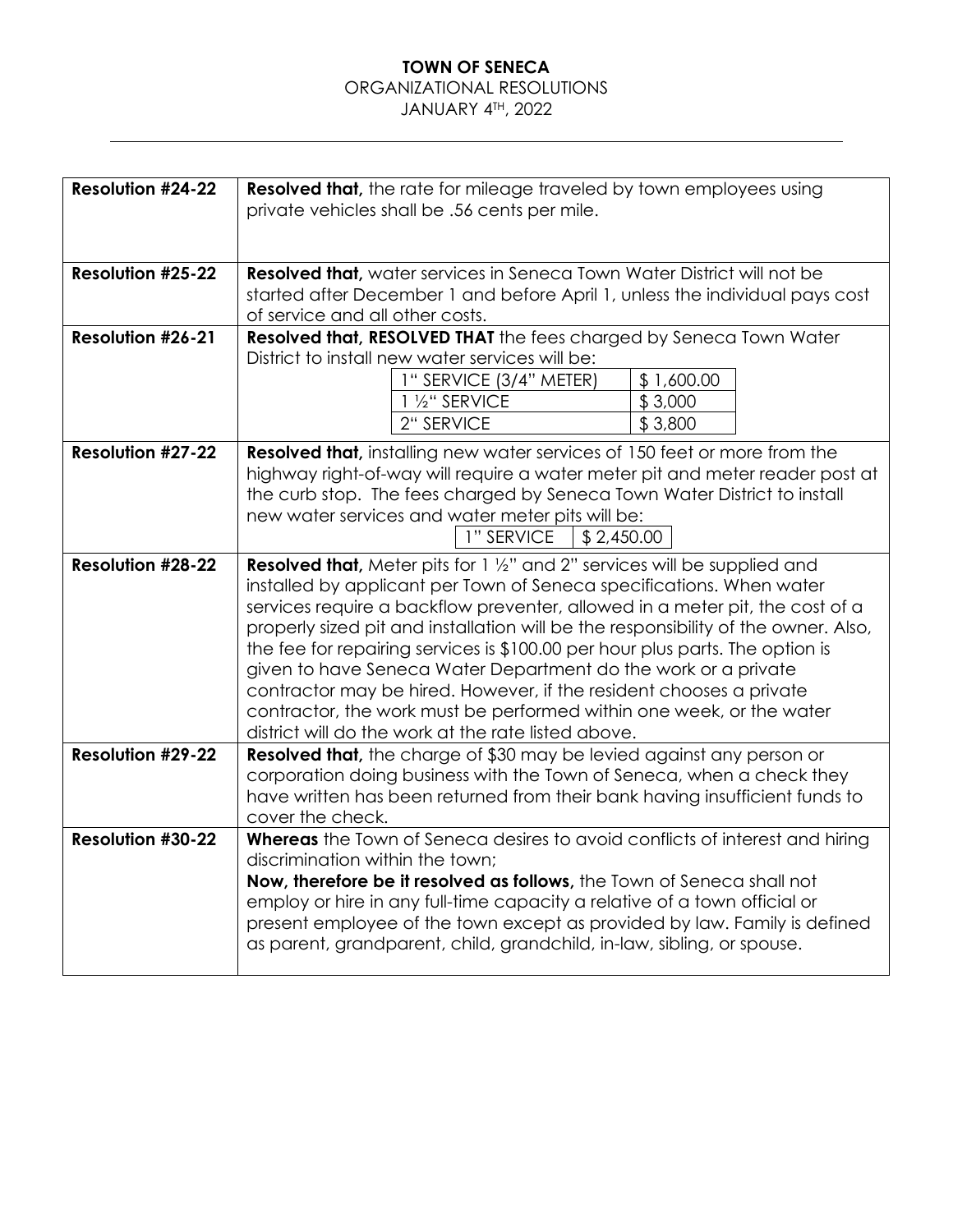#### **TOWN OF SENECA** ORGANIZATIONAL RESOLUTIONS JANUARY 4TH, 2022

| <b>Resolution #31-22</b> | <b>Resolved that,</b> any town official or employee authorized to take a town<br>vehicle home shall, upon taking any leave for 3 or more consecutive days,<br>return the vehicle to either the highway building or Town Hall. The Town may<br>require that a vehicle be returned for leave less than 3 days if the vehicle is<br>needed for daily operation. |
|--------------------------|--------------------------------------------------------------------------------------------------------------------------------------------------------------------------------------------------------------------------------------------------------------------------------------------------------------------------------------------------------------|
| <b>Resolution #32-22</b> | <b>Resolved that, Seneca Town Water District will provide water at no cost to</b><br>the town owned properties located at 3675 Flint Road, 3649 Flint Road, 3661<br>Flint Road, and 4224 South Street. Further, the Town of Seneca will not<br>charge any rent from Seneca Water District for buildings located at 3649 Flint<br>Road.                       |
| <b>Resolution #33-22</b> | <b>Resolved that, the Fire Protection Funds received from Casella will be split</b><br>between the fire districts as such: Stanley Fire District will receive 70%, Hall Fire<br>District 15% and Seneca Castle Fire District 15%.                                                                                                                            |
| <b>Resolution #34-22</b> | <b>Resolved that, MICHAEL ROULAN will be compensated \$150.00 per hour for</b><br>services above and beyond normal Town Attorney's duties; defined as<br>contributing to current or probable litigation.                                                                                                                                                     |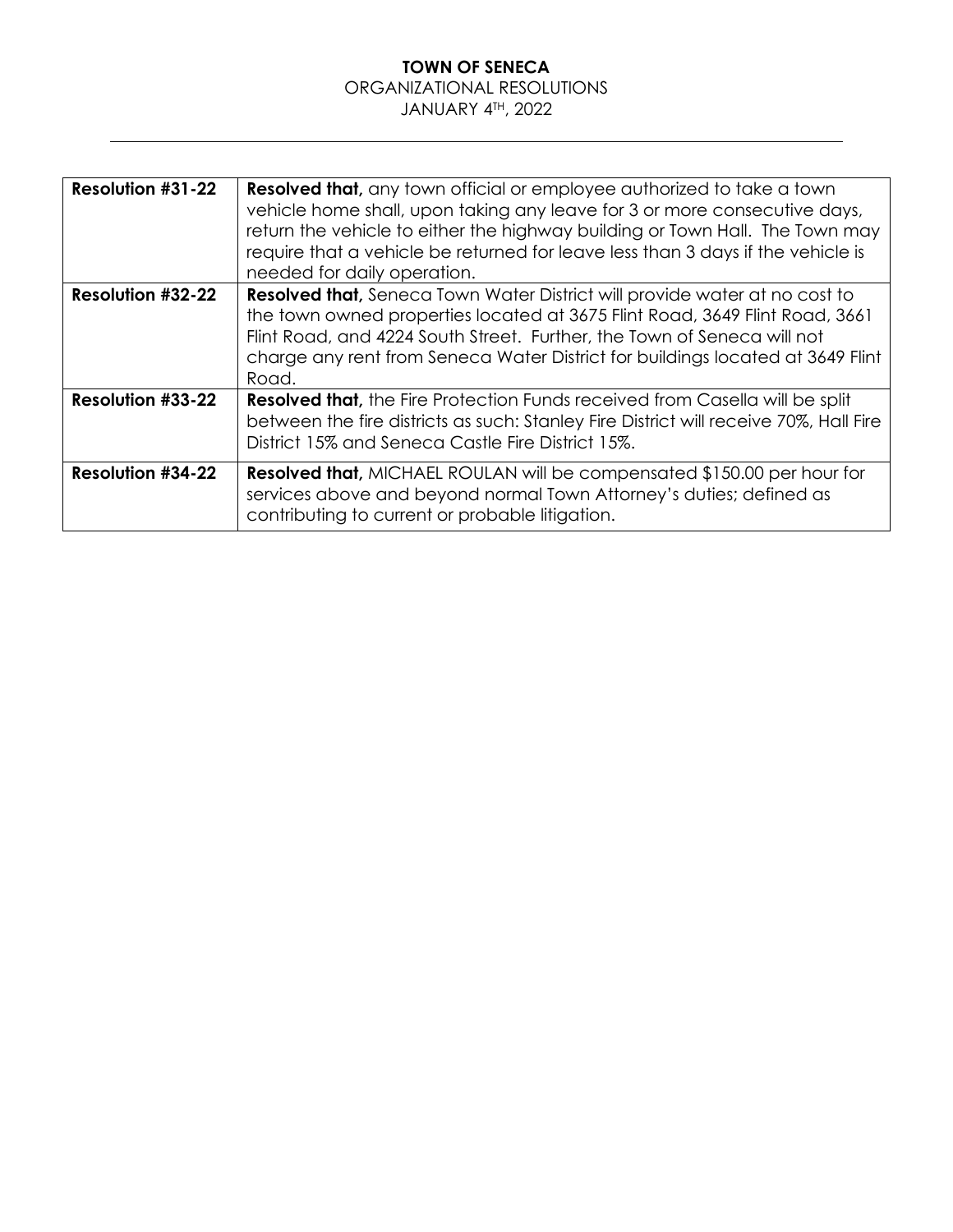ORGANIZATIONAL RESOLUTIONS JANUARY 4TH, 2022

#### **Resolution #35-22**

Authorize Executive Order No. 11.1

**WHEREAS**, on Sunday, December 26, 2021, Governor Hochul issued executive order No. 11.1, which makes it possible for senior citizens and persons with disabilities to have their 2022 property tax exemptions renewed without filing renewal applications; and

**WHEREAS.** It was the recommendation of Assessor Hilton to authorize this as an option for the Town of Seneca to reduce some of the burden on our senior citizens; and

**NOW THEREFORE BE IT RESOLVED** the Town Board of the Town of Seneca hereby authorizes Assessor Hilton to utilize Executive Order No. 11.1.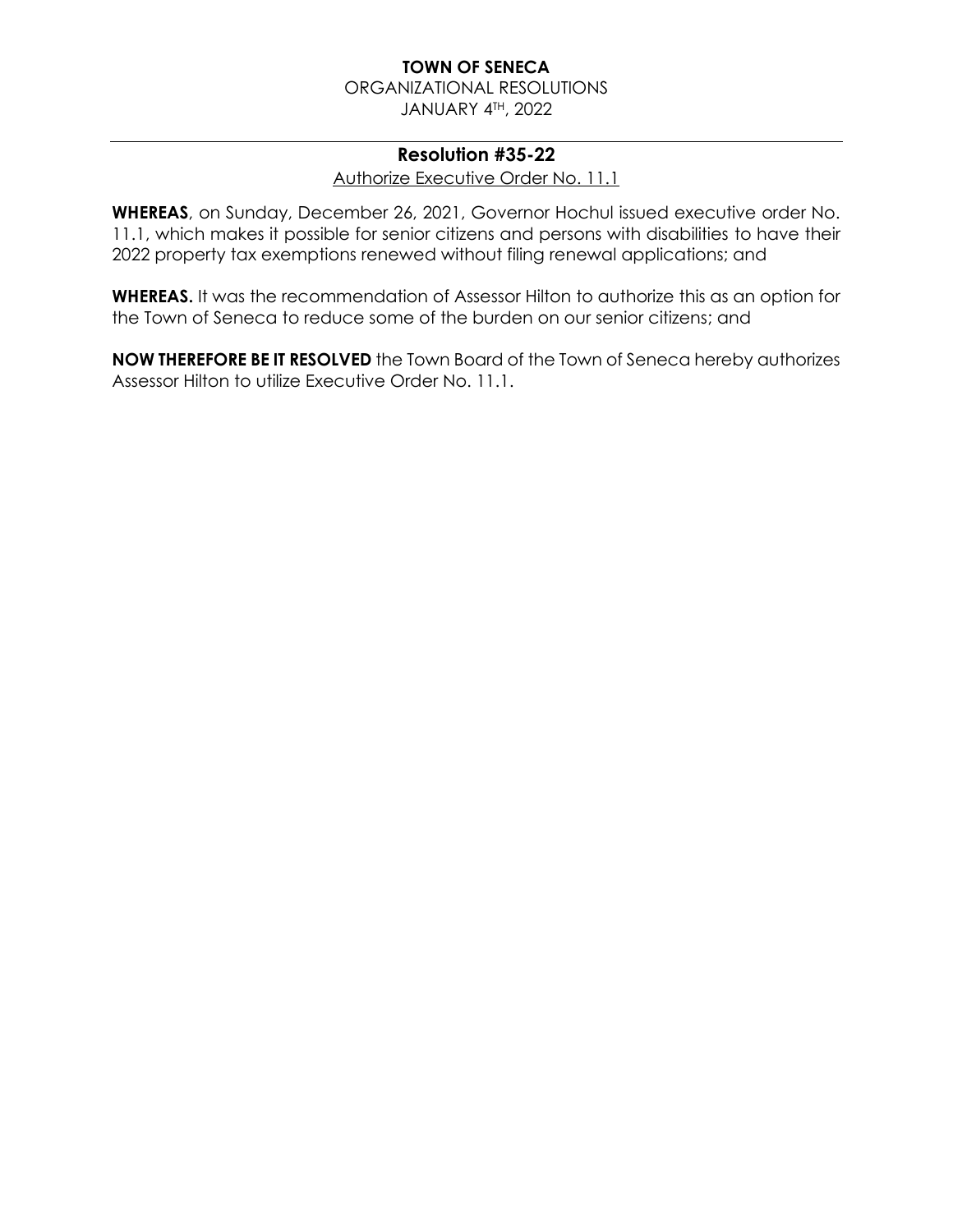ORGANIZATIONAL RESOLUTIONS

JANUARY 4TH, 2022

## **Resolution #36-22**

Authorize Water Superintendent to Enter into Generator Maintenance Agreement

**WHEREAS,** the Town of Seneca Water District provides and maintains water to over 1,100 homes; and

**WHEREAS,** in order to provide and maintain the water to our customers, the generators in the pump stations need to be maintained and exercised regularly; and

**WHEREAS,** The Town of Seneca Procurement Policy states that any contract between \$1,000.00 and \$4,999.99 requires two separate verbal quotes unless good faith effort was made; and

**WHEREAS,** Water Superintendent Prater made good faith effort but was able to secure one quote from Finger Lakes Power Systems to service all four of the town's generators in 2022 for \$2,563.20; and

**WHEREAS,** it is Water Superintendent Prater's recommendation to accept the quote from Finger Lakes Power Systems; and

**NOW THEREFORE BE IT RESOLVED** the Town Board of the Town of Seneca hereby approves and authorizes Water Superintendent Prater to enter into a 2022 agreement with Finger Lakes Power Systems at the above-mentioned price.